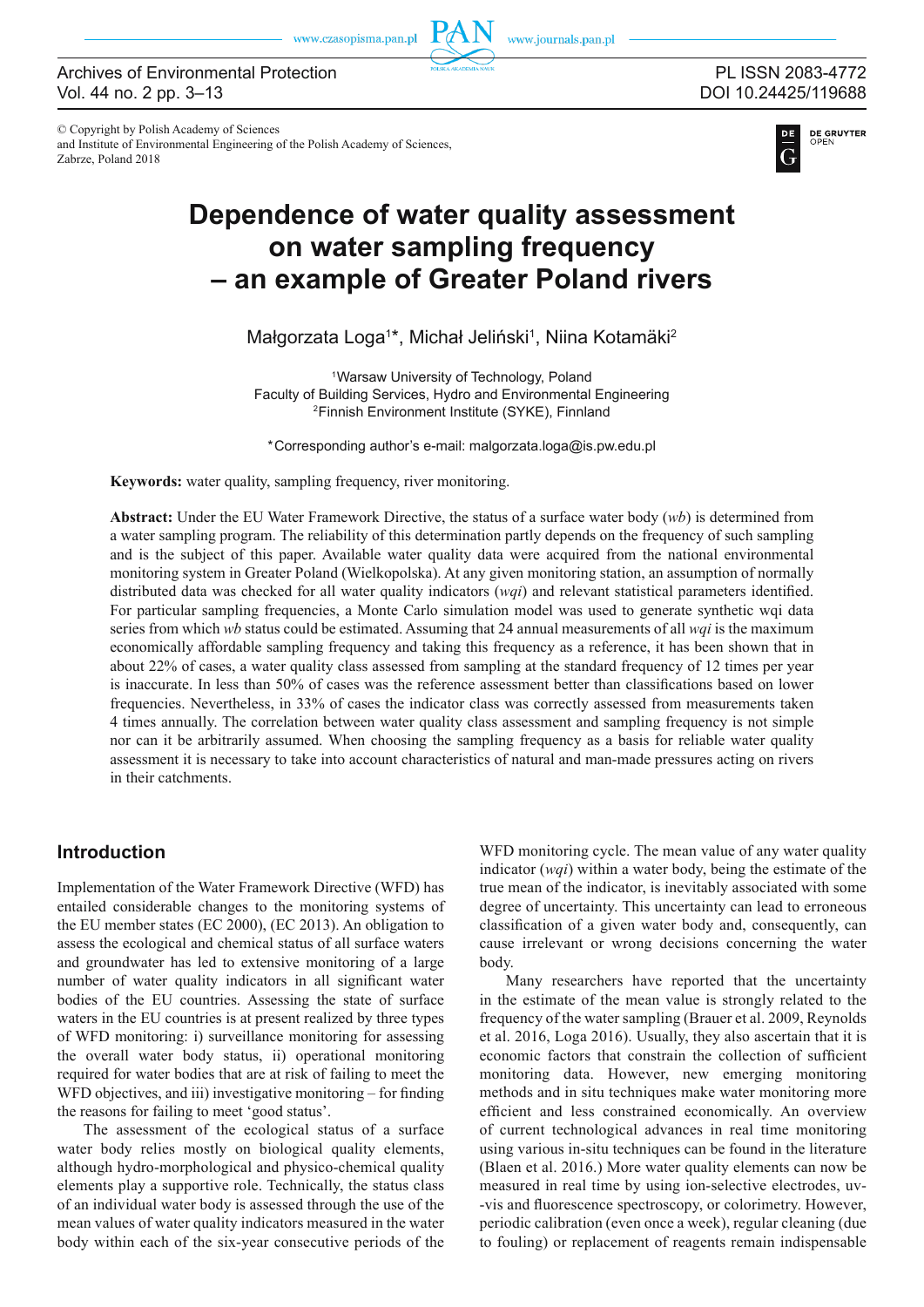**PAN** 

for obtaining reliable readings from the sensor instruments. Also when a monitoring location is far from a power source, reliability of electrical supply is very important as the development of water quality sensors powered by solar panels (Amruta et al. 2016) is not yet widespread in monitoring practice.

So far, monitoring using in-situ, on-line water quality measurements with high temporal resolution is only being developed in research projects. Such monitoring schemes are run mostly on a catchment scale and focus on improving an understanding of complex nutrient cycles rather than for routine monitoring for status assessment. High and low frequency monitoring based on sensor measurements undertaken during dry weather and/or high intensity rainfall made it possible to track the concentrations of various substances as they are flushed from the catchment and subsequently diluted in the river (Ivanovsky et al. 2016).

Also, easy and relatively cheap access to satellite or air- -borne remote sensing images has increased our ability to analyze water quality related features having large spatial extent such as algal blooms in large lakes or marine oil spills. However, the imagery still has inadequate spatial resolution as far as monitoring of water quality in rivers is concerned. The most serious constraint for successful application of this new technology in water quality monitoring is that most natural water constituents relevant for water quality monitoring do not have contrasting properties (e.g. color) and are therefore difficult to detect with satellite sensors. Despite some obvious advantages of using satellite imagery, other factors such as cloudiness and atmospheric disturbances considerably reduce the attractiveness of satellite remote sensing (Kiefer et al. 2015).

Apart from these new emerging technologies, the traditional water samples from existing monitoring programs are still the basis of the classification of *wb* status. Designing robust monitoring programs and, in particular, setting annual frequencies for water sampling is a challenging issue. An extensive review of water quality monitoring strategies can be found in Behmel et al. (2016). The paper contains several "use cases" understood as a "sequence of actions to achieve a goal" whereby sampling frequencies and recurrence are discussed as the possible scientific requirements for a satisfactory monitoring design. There are also other requirements, challenges and constraints present, all playing an important role in planning, optimizing and managing a water quality monitoring program; monitoring objectives, technical means, financial and human resources will all influence each other. Moreover, Behmel et al. (2016) emphasize, "No holistic solution exists to cover all steps of water quality programs", so as to encourage regional water managers to work out methods for *constrained* optimization of monitoring networks.

An interesting study of status assessment by Skeffington et al. (2015), comparing the results of weekly and monthly sampling frequencies, not surprisingly, concludes that weekly data present a narrower 95% confidence interval in comparison to monthly data. A similar but smaller narrowing of the 95% confidence interval occurred when sampling time was restricted to working days only (from Monday to Friday) and for limited hours when compared to 7 days per week and unconstrained sampling hours. Restriction of sampling time to a 3 h window introduced in this study slightly improved the precision of estimates in comparison to the full working hours (from 9 h to 18 h) strategy, depending on the water quality parameter being measured.

Although many researchers and practitioners have been attempting to determine optimal sampling frequencies and to minimize inherent uncertainty, reviews of the literature suggest that there are no universally valid, nor sufficiently well-detailed guidelines for the design of water quality monitoring networks (Kovacs et al. 2012, Skarbovik et al. 2012, Canadian Council of Ministers of the Environment 2015). In essence, the task has proven to be challenging and difficult to resolve in one go. The need for a more coherent theory using quantitative measures of this uncertainty is acknowledged widely in the WFD-related literature (e.g. Hering et al. 2010, Borja et al. 2013, Reyjol et al. 2014). The quantification issue relates to errors in water sampling procedures, errors in chemical and biological analyses, estimates of uncertainty in *wqi* and their impact on the classification of river status are addressed in many research reports and papers devoted to monitoring of lakes and rivers (Clarke 2013, Carstensen and Lindegarth, 2016, Kotamäki et al. 2015).

An interesting analysis of various sources of uncertainty, based on a comparison of inter-laboratory data and internal quality control data, can be found in Guigues et al. (2016). This study showed that scale of contribution to sampling uncertainty was dependent on the properties of the water quality parameters.

The application of non-parametric tests as a tool for supporting sampling frequency optimization on an example of 13 rivers and 44 sampling stations located in the Campania region was reported by Naddeo et al. (2013). Vilmin et al. (2016) presented a case study of optimal sampling frequency for fast varying physico-chemical components in the Seine River. Optimality criterion used in this case study was an accurate estimation of six WFD-defined *wqi* in a large river influenced by significant agglomeration. The research confirmed the general opinion that water flow and pollution dynamics in rivers are dependent on the characteristics of their catchments, in terms of geological structure and land usage, efficiency of operating sewage treatment plants (Facchi et al. 2007), distribution of point and non-point sources of pollution and on meteorological conditions (Neal et al. 2012).

With regard to the above conclusion, and based on reports from several case studies, it is apparent that the task of designing monitoring programs, including both the location of monitoring points and the frequency of water sampling, have to be dealt with locally and adaptively, taking into account changes in the natural environment (e.g. increasing occurrence of hydrological extremes, climate warming and pressures from human occupation).

As the operational and maintenance costs of the water monitoring system directly depend on the number of measured water quality elements and their sampling frequencies, it is economically vital to find a compromise between the total costs of a monitoring system and the expected investments in the water sector whenever the assessed water body (*wb*) status is "not good" or "at risk" and obligatory remediation measures need to be implemented. This is of particular concern when the *wb* status classification "not good" is false, as the result of high uncertainty in the *wb* assessment (which in many cases results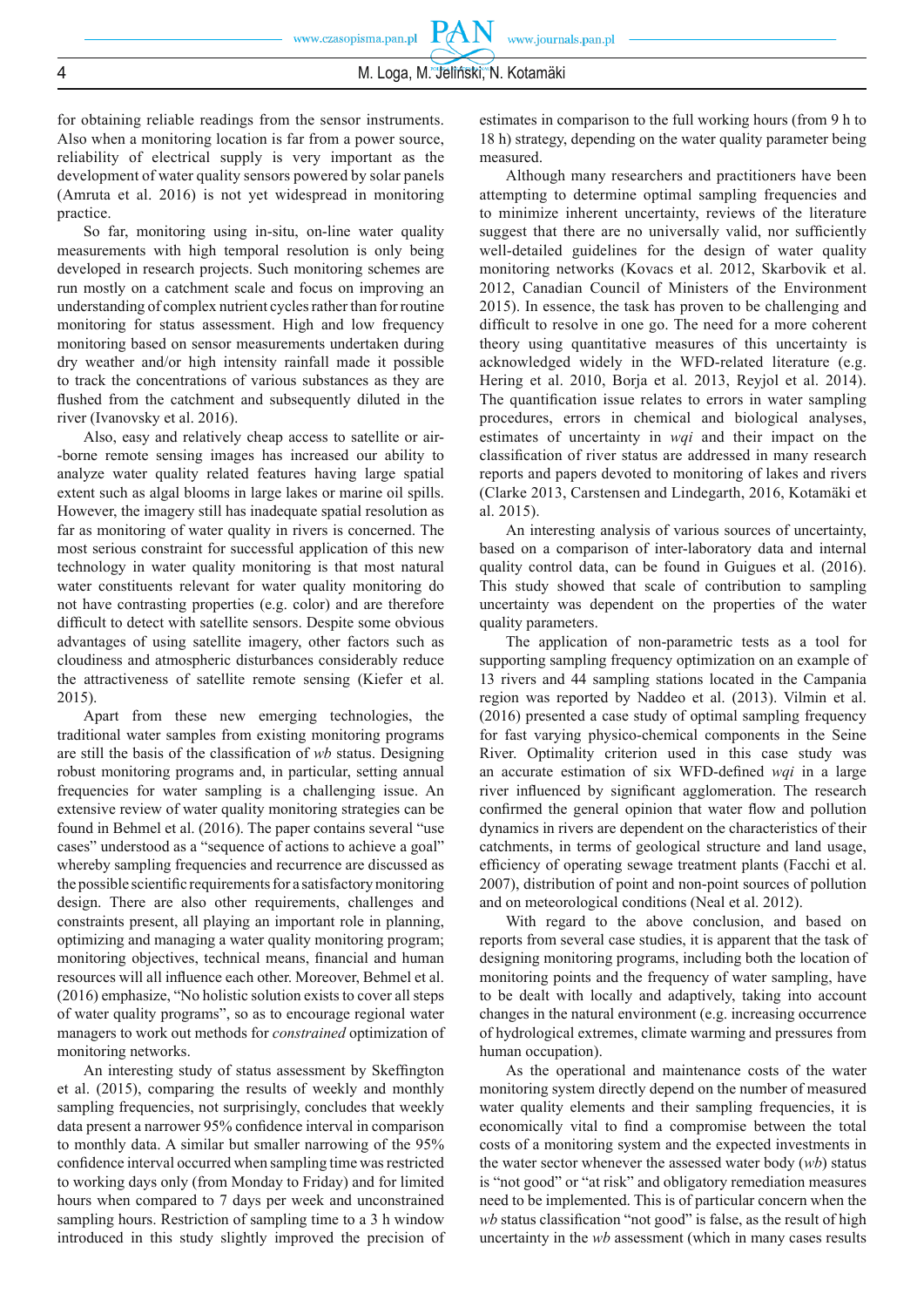PA

from low sampling frequency). Clearly, if a higher water sampling frequency had been used, a false assessment would have been less likely to happen and consequent investments in river remediation would not be necessary.

According to EEA (2016) there are 20 monitoring programs running for rivers in Europe. In most of these programs, samples are taken on an annual cycle with a sampling frequency ranging from 4 to 26 samples per year. This more than six-fold ratio in sampling frequency very likely originates from countries' economic constraints but has its consequences in the corresponding uncertainty in the status assessment of their river waters. As the economies of the EU countries are slowly converging (as are their ecological budgets), it may be imagined that in the long run the water sampling frequencies in river monitoring systems could be optimized in order to achieve similar credibility in water status assessment for rivers across the EU.

The key theoretical problem considered in this study is a relationship between water sampling frequency and the uncertainty of the water body status assessed from the measurements. We present in this paper the first steps towards rationalizing the water monitoring efforts in Poland and towards formulating guidelines for improving the country's surface water monitoring system when operating under the WFD. The analysis is based on the monitoring data of the State Environmental Monitoring System in the Greater Poland region.

### **Materials and methods**

#### *Monitoring data*

This study utilizes the river water quality monitoring data collected within the Polish State Environmental Monitoring System in Greater Poland (Wielkopolska region) Fig. 1. This part of Greater Poland is located in the central-western Poland. It is subdivided into two macro regions – south Wielkopolska lowland and Wielkopolska lake district. There are 521 surface water bodies within the province among which 383 are rivers and 138 are lakes. The prevailing abiotic water

body types are large lowland rivers, rivers with an organic substrate and lowland sandy clay and gravel rivers. The region is mostly lowland landscape with arable lands (74%), forest (26%) – mainly coniferous stands and many lakes (Urząd Marszałkowski 2017). A majority of the area (88%) is drained by the river Warta and its tributaries, all in the Odra river basin. There is also intensive cattle breeding in the region. As a consequence of pressures from agriculture and livestock, the prevailing problems of water quality are high concentrations of nitrogen and phosphorus compounds causing eutrophication of water ecosystems.

The Polish regulations concerning water status assessment (Dz.U. 2014, item. 1482) state that "when the class of any physico-chemical indicator in a water body is lower than the class resulting from an assessment based on biological elements, the overall ecological status of the *wb* needs to be lowered by one class", and "when any of the biological quality elements in a *wb* does not meet requirements of good status, there is no need to assess the physico-chemical status of that water body". Henceforth, physico-chemical quality elements are classified into three classes: *high*, *good* and *below good.* 

Although WFD-oriented water monitoring programs were launched in Poland in 2006, location of measuring points, types of monitoring network and methods of water quality assessment in the country have been modified a number of times since then (GIOS 2017). There are over 4500 river water bodies in the country from which about 1800 are monitored within surveillance and operational networks (GIOS 2013). The status assessment of unmonitored water bodies is estimated on the basis of the status of the monitored ones using similarity in catchment landscapes, geological type and the type and intensity of pressures. Although the final report on water body status in Poland, required under the WFD at the end of 2015, has not yet been published, it can be partially estimated (Dz.U.2016, poz.1911, poz.1967, 2016): 76% of the assessed river water bodies and 67% of lake water bodies failed to reach good status (Soszka et al. 2016).





**Fig. 1A)** Location of Greater Poland (Wielkopolska) region on the map of Poland. **B)** River network in Wielkopolska Region. Three rivers – the Noteć, the Gwda and the Orla, marked in red, are referred to in the text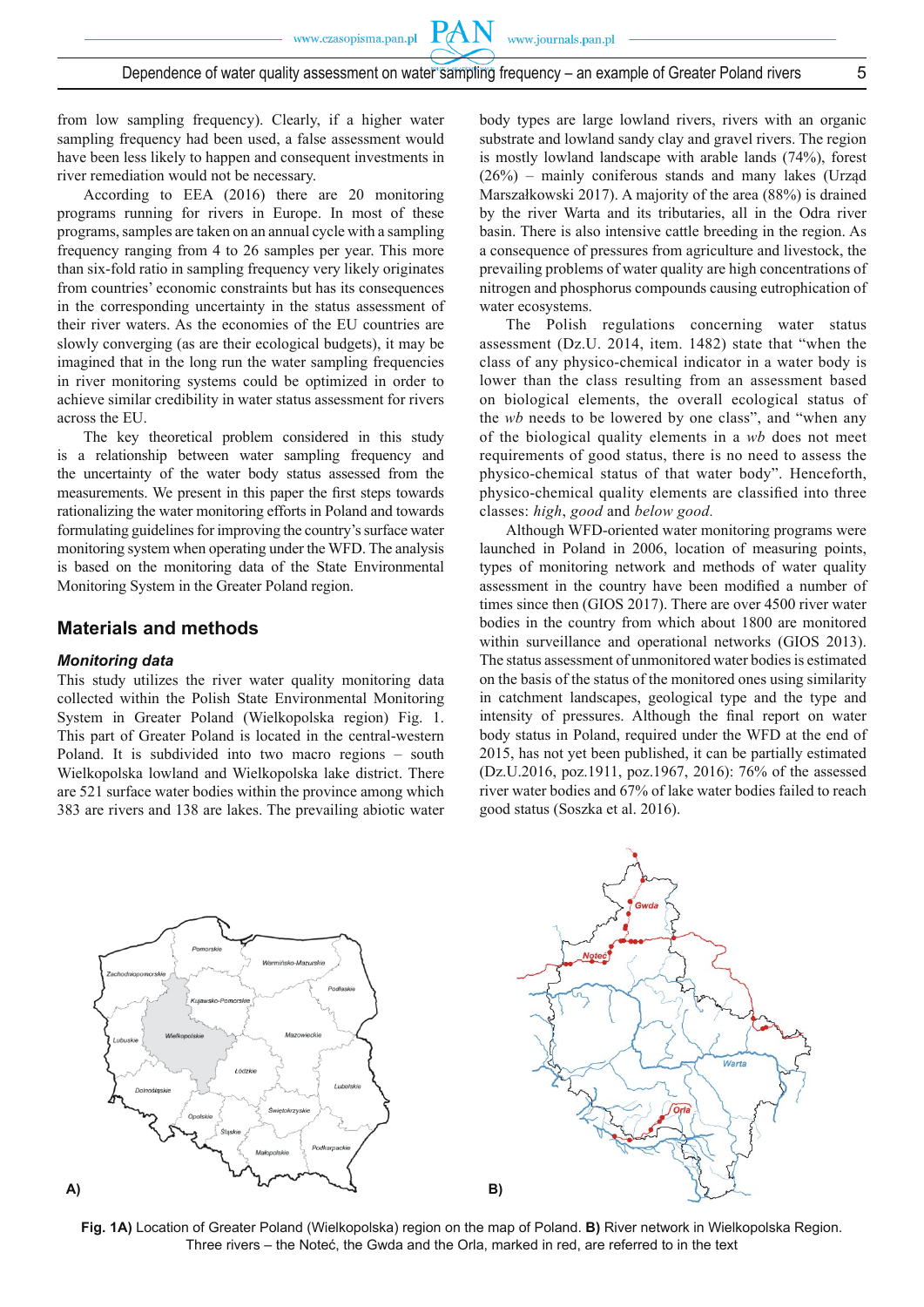**PAN** 

Changes observed in populations of biological elements, which are considered the most important for *wb* status assessment, represent the integrated reaction of river ecosystems to various pressures. As the changes are rather slow, it is not envisaged to undertake biological measurements with a frequency higher than once every two or three years. In that case, it will be necessary to measure biological indicators for several dozen years to infer any meaningful statistical distributions from the time series of biological indicators. Noting that biological quality elements were introduced in the Polish monitoring system routine in 2006, and given that up to now only two WFD water management cycles have been completed (1<sup>st</sup> 2003–2009, 2<sup>nd</sup> 2010–2015), it has been realized that biological indicators are rarely available more than twice for any water body. Therefore, in this work, the scope of analysis of how water quality assessment depends on sampling frequency is restricted to physico-chemical elements only and drawing on values of these indicators measured by the river monitoring system of Greater Poland.

Water quality data used in this study were collected in rivers of the region during the period 2006–2014 by the Voivodeship Inspectorate of Environmental Protection of Greater Poland as a part of its statutory activities within the State Environmental Monitoring system.

As the majority of monitoring stations in Poland serve several monitoring purposes within each water management cycle, data for different lists of water quality elements are being produced annually. Consequently, values for most of the water quality parameter are available almost every year. At present, long series of measurement data for physico-chemical and chemical elements, i.e. temperature, pH, indicators of oxygen conditions, salinity indicators, concentrations of nutrients, hardness, suspended solids, etc. – in total, time series for 37 indicators, are available for analysis and for estimation of the statistical distributions of these elements. All these water quality elements have been measured in water samples taken up to 12 times per year in rivers of Greater Poland.

Also, concentrations of so-called *specific pollutants*, such as arsenic, chromium, fluorides, and phenols have been measured within this regional water monitoring system. However, due to the scarcity of measurements made within each year (4 times) it was decided not to take these *specific pollutants* into consideration in further analysis.

From over 11 thousand available *data sets* representing measurements of physico-chemical water quality indicators at monitoring points in Greater Poland for the years 2006–2014, data from 16 rivers, consisting of 57 water bodies, have been ultimately chosen for further analysis. Hereafter, one *data set* is understood to be a set of all measurement outcomes of one physico-chemical element, within one year, at one monitoring point. For a water quality data set to be adopted for analysis, a minimum series length of at least 8 values per annum was the criterion.

#### *Method adopted*

It is assumed in this study that the indicators (water quality parameter concentrations) themselves are normally distributed random variables and hence the corresponding sample (series) means are also random variables normally distributed around the corresponding (true) mean values (D'Agostino 1986, Loga and Nawalany 2009). As the measure of an indicator uncertainty the mean standard deviation of the distribution of the sample mean is adopted. The variability of the sample mean is smaller than the

standard deviation of the indicator itself by the factor of square root of *n*, where *n* is the length of the indicator series.

Using these assumptions it was possible to calculate one of the WFD required measures of uncertainty – *the confidence of the status class* for particular indicator. It has been estimated in literature as a half of the width of confidence interval of the indicator mean for the chosen level of significance. In this paper the issue of estimating confidence of the status class is not addressed  $-$  it can be found elsewhere (Loga 2012, 2016) .

The analysis carried out in this work started by testing the normality assumption for each physico-chemical indicator. Statistical parameters of normal distributions describing random variability of physico-chemical elements in water bodies have been estimated from the available measurement data. The main aspects of the tests used in this first phase are presented below.

Monitoring data for each of physico-chemical indicator measured within the same year in different water bodies of a given river were checked to determine whether they are normally distributed, using the Shapiro-Wilk test and then checked for equality of variance and mean value using the T.test (t-Student test) and F.test (Snedecor test). When the outcome of the normality test was negative, the empirical data were log-transformed and tested once again for normality. The data were then pooled together to secure a sufficient number of values in order to estimate the indicator probability distribution, provided conditions of variance and mean equality in the corresponding sets of data were fulfilled.

Similarly, the series of data originating from the same water body, which have been collected over several years, before pooling into one data set, were checked for their variance and mean equality using a T.test and F.test and for normality of distribution using Shapiro-Wilk test. In case the outcome of the normality test was negative, the data were transformed by a logarithmic function and tested once again for normality.

In the Polish monitoring system the number of water samples (and thus, measurements of the indicators) taken in water bodies during one year is only slightly greater than twelve, which still is too few for estimating parameters of a statistical distribution. Therefore, attempts have been made to pool data originating from different water bodies of the same river or from the same water body, but from consecutive years, into one data set. Whenever the equality of the means and the variances of two individual sets of a water quality element were confirmed, the sets have been pooled together. This consolidation allowed for calculating overall mean value and variance for a statistical distribution corresponding to this element. Pooled sets of measured data having at least 24 measured values were considered as sufficient for estimating parameters of statistical distributions.

In the second phase of the analysis, a number of simple Monte-Carlo (M-C) models have been employed to simulate a process of random sampling of *wqi* using selected annual frequencies. In each M-C model, a generator of pseudo- -random numbers served to imitate the Gaussian behaviour of "measurement outcomes" of an indicator normally distributed around its *mean value* and with its variability equal to the *standard deviation*, both estimated from the indicator pooled data.

Specifically, for all indicators the data sets with 4, 6, 12 and 24 measurement values per annum have been M-C generated to simulate the assumed annual frequency of surface water sampling: once in every quarter, once in every two months, once a month and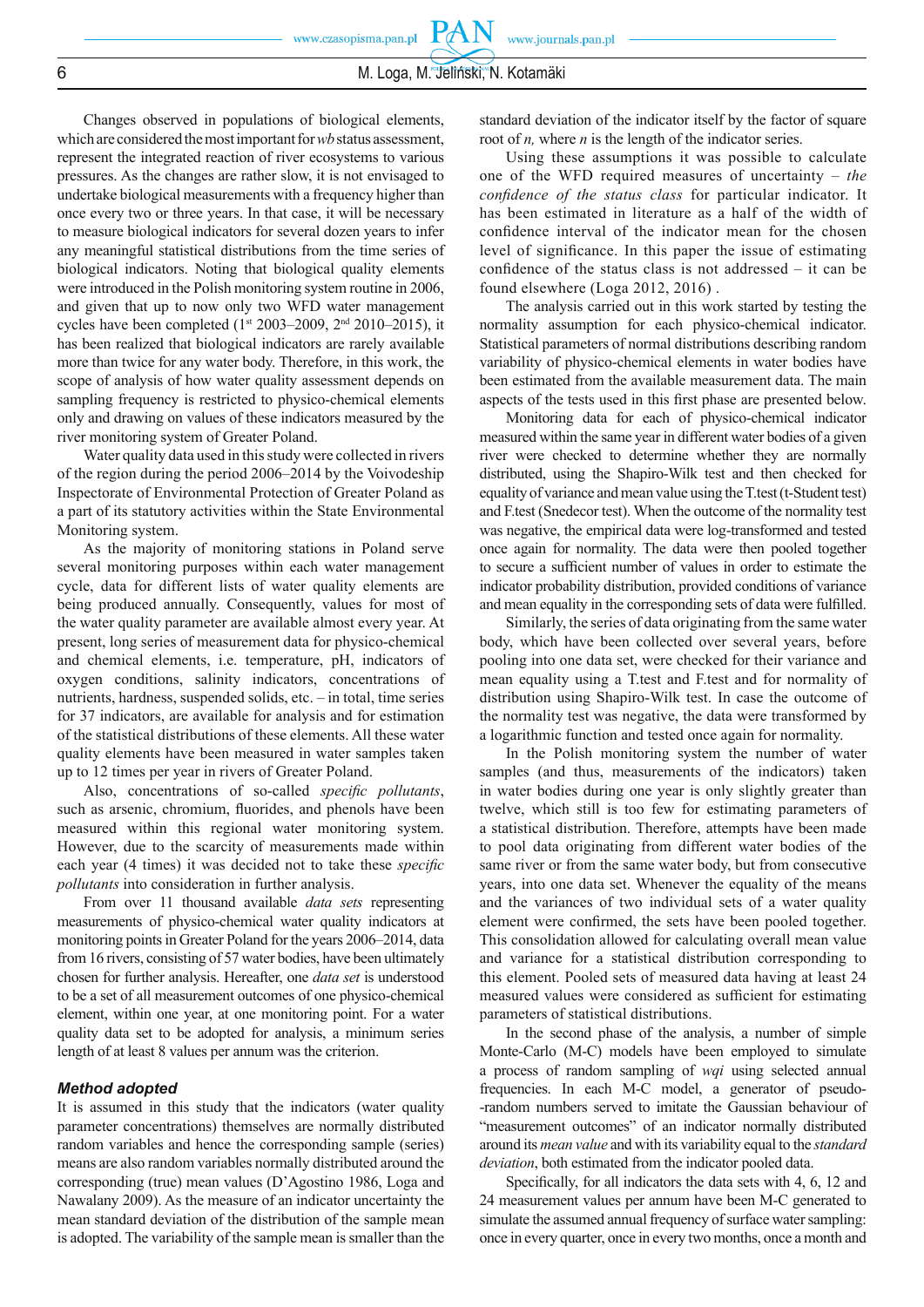**PAN** 

twice a month. For each indicator (and given water body/river) a number of M-C runs were executed. It turned out that carrying out 500 runs for each frequency of sampling was sufficient to obtain a stable estimate of the standard deviation. For each M-C- -generated statistical sample of any indicator (a model of the series of the indicator's measured values), an estimate of the sample mean value was used as the key parameter for assigning a water quality class for the given indicator. In some cases, the sample means corresponding to generated data sets of different sizes (4, 6, 12 or 24) led to assigning different classes of water quality for the same given indicator. The procedure of M-C sampling with frequencies of 4, 6, 12 and 24, was repeated 500 times for each indicator. This resulted in a set of series of sufficient size to allow statistical inferences to be made with respect to the relationship between the frequency of sampling and the uncertainty of class status assessment, on the basis of "simulated measurements".

According to current Polish regulation (Dz.U. 2014, item. 1482), the classification of a water body with reference to a given physico-chemical indicator, is based on the mean value of the indicator measured within one year. However, in order to obtain a legally binding assessment, it is necessary to secure at least 4 values of measurement data per year. This justifies the use of the Monte Carlo generator, which can simulate as many "measurements" per annum as may be needed for the statistical inferences. There is, however, one particular problem with the M-C simulation, that of judging the 'correctness' of the classification of the indicator when the sample mean is estimated from 4, 6, 12 or 24 "measured" values. Because it is not possible to decide objectively upon the "true class" of water body for any *wqi*, it was decided to adopt a reference "base line" to allow analysis and comparison of classifications determined from the different sampling frequencies.

To resolve this problem, the classification based on 24 water samples per annum was assumed as a reference. This frequency (24 per annum) is the recommended annual sampling frequency for water stations on rivers and streams under the GEMS program (WMO 2013). This sampling frequency has also been recommended as potentially the maximum frequency which would be economically feasible to adopt by the Voivodship Inspectorates of Environmental Protection and their laboratories.

Therefore a water body classification based on the indicator's average value, derived from 24 measurements, has been assumed to represent its "true class" and to be the reference for classifications obtained when measuring with frequencies lower than 24 samples per annum.

# **Results**

From the 7914 data sets which remained after screening, 39% of water quality indicators (*wqi*) were fitted by a normal

distribution, over 13% were converted into normal distributions via a logarithmic transformation, and 8% of water quality parameters gave a negative result when tested for normality, despite logarithmic transformation. For 40% of water quality data sets, the time series were too short (less than 12 values) to allow estimation of their distribution functions. A summary of the tests for normality is presented in Table 1.

By using monitoring data from the rivers of Greater Poland, and classifying their waters into one of three classes (1 – *high*, 2 – *good* and 3 – *below good*), a percentage of particular *wqi* classes together with their dependence on sampling frequency has been estimated – see Table 2 for an example of the Noteć river. Differences are generally small between the "true" *wqi* class (i.e. class assessed from measurements made with the reference frequency 24 per annum) and classes determined from indicators sampled with smaller frequencies. In the case of the Noteć river, less than 3% of the water bodies were 'wrongly' classified when using indicator sampling frequencies of 4 times per annum compared to the reference frequency of 24 per annum.

Similarly, samples generated by the Monte-Carlo model for the Mała Wełna water body for two sampling frequencies, 4 and 24, show little difference in the determined class distribution (Fig. 2).

When comparing number of water quality elements determining a particular class for the cases of 4, 6, 12 and 24 measurements per year, the differences are typically smaller than 10%. The greatest difference between results from 4 measurements per year and 24 measurements per year was observed for Mała Wełna in 2011 (Fig. 2). However, even in this case, the difference in percentage of water quality indicators determining 2nd class (good status) is only slightly greater than 13%.

An extreme case of the lack of difference in the assessed class arising from sampling frequency is presented in Table 3. It can be observed that for lower part of the Gwda river (0.3 km from the river mouth) there are no differences in classification for any of the sampling schemes. Generally, the occurrence of physico-chemical classes being 'wrongly' assessed based on a less frequent sampling scheme happens in less than 20% of cases, with the exception of one location (the Gwda 48.3 km). As the differences in the *wqi*-based classification corresponding to frequencies 4, 6 or 12 and 24 samples per year are very small in the case of the Gwda river, the water sampling frequency in that river can be reduced from the present 12 times to even 6 times per year without losing precision in the classification and assessment of the river status.

However, the assessment of water body status does not respond to a decrease in sampling frequency in the same way for all analyzed rivers.

The example of the Orla river (Table 4) shows that in two locations, at 22.1 km and 52.6 km, even standard sampling

**Table 1.** Fraction of water quality indicators (*wqi*) passing the test for normality (based on measurement data from the monitoring stations in Greater Poland for the years 2006–2014)

| All rivers<br>in Greater<br>Poland | <b>Number</b><br>of monitoring<br>stations | wqi passing<br>the test<br>for normality | <i>wqi</i> passing<br>the test for normality<br>after logarithmic<br>transformation | wqi not passing<br>the test<br>for normality | wqi not tested<br>for normality as the result<br>of insufficient number<br>of measurements | Total |
|------------------------------------|--------------------------------------------|------------------------------------------|-------------------------------------------------------------------------------------|----------------------------------------------|--------------------------------------------------------------------------------------------|-------|
|                                    | 127                                        | 3116                                     | 1063                                                                                | 606                                          | 3133                                                                                       | 7914  |
|                                    |                                            | 39%                                      | 13%                                                                                 | 8%                                           | 40%                                                                                        | 100%  |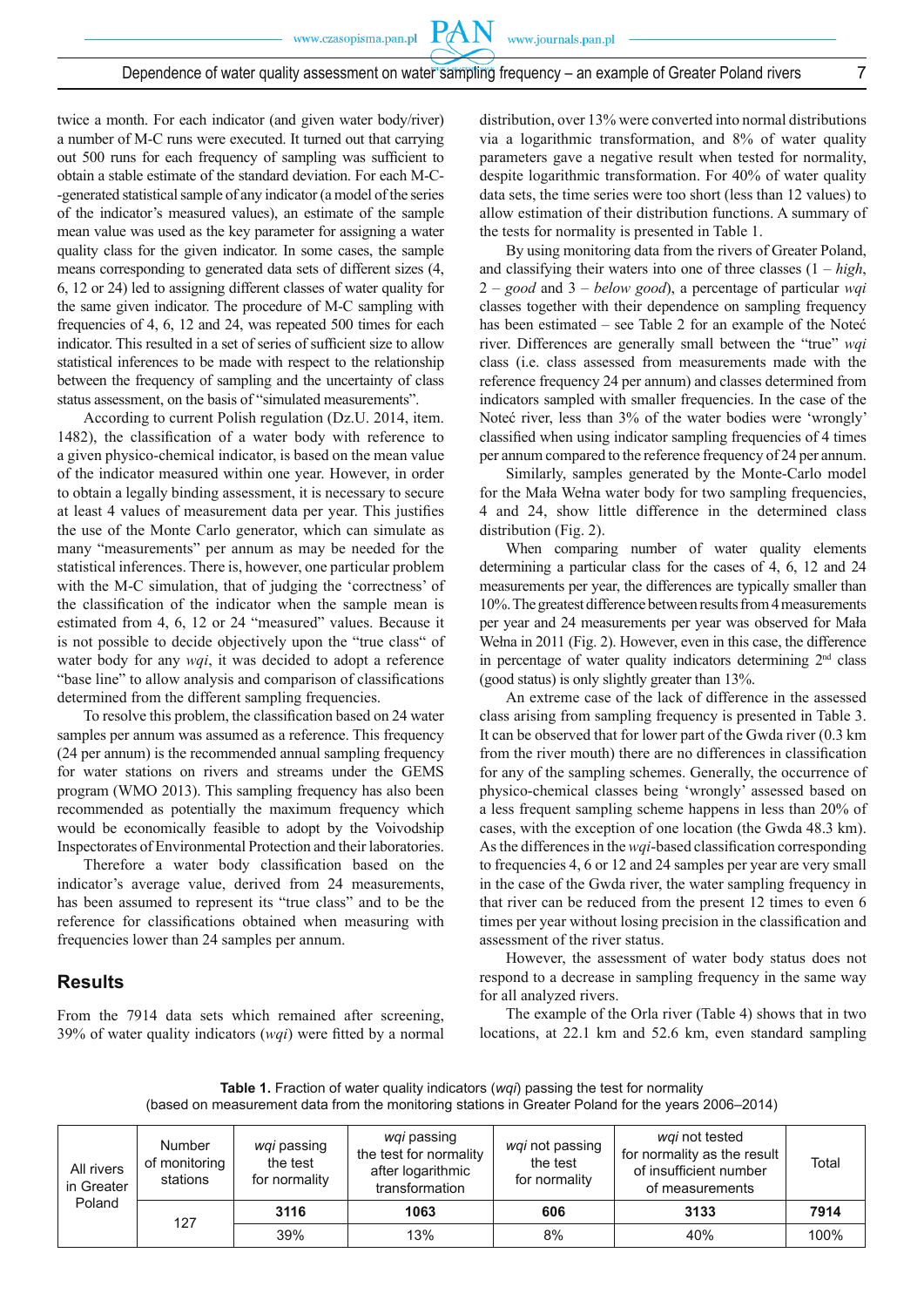# 8 M. Loga, M. Jeliński, N. Kotamäki

PA

| Location<br>of monitoring points<br>along the Noteć river |      | 4 measurements per year,<br>% of wqi indicating a given class |                 |                 | 12 measurements per year<br>% of wqi indicating a given class |                 |                 | 24 measurements per year<br>% of wqi indicating a given class |                 |                     |
|-----------------------------------------------------------|------|---------------------------------------------------------------|-----------------|-----------------|---------------------------------------------------------------|-----------------|-----------------|---------------------------------------------------------------|-----------------|---------------------|
| [km]                                                      | year | 1 <sup>st</sup>                                               | 2 <sup>nd</sup> | 3 <sup>rd</sup> | 1 <sup>st</sup>                                               | 2 <sub>nd</sub> | 3 <sup>rd</sup> | 1 <sup>st</sup>                                               | 2 <sup>nd</sup> | 3 <sup>rd</sup>     |
|                                                           | 2006 | 88.8                                                          | 10.8            | 0.4             | 92.7                                                          | 7.3             | 0.0             | 91.2                                                          | 8.8             | $\mathsf 0$         |
| 49.9                                                      | 2007 | 90.0                                                          | 9.2             | 0.8             | 88.3                                                          | 10.8            | 0.8             | 86.7                                                          | 13.3            | $\mathsf{O}\xspace$ |
|                                                           | 2013 | 85.0                                                          | 14.2            | 0.8             | 85.0                                                          | 15              | 0               | 84.2                                                          | 15.8            | $\mathsf 0$         |
|                                                           | 2007 | 82.3                                                          | 16.2            | 1.5             | 80.0                                                          | 20              | 0               | 80                                                            | 20              | $\mathsf{O}\xspace$ |
| 55.4                                                      | 2008 | 87.5                                                          | 10.8            | 1.7             | 85.0                                                          | 15              | $\mathsf 0$     | 83.3                                                          | 16.7            | $\mathsf{O}\xspace$ |
|                                                           | 2010 | 83.8                                                          | 15.4            | 0.8             | 85.4                                                          | 14.6            | 0               | 85.4                                                          | 14.6            | $\mathsf 0$         |
| 87.0                                                      | 2006 | 88.6                                                          | 10.9            | 0.5             | 87.7                                                          | 11.4            | 0.9             | 89.1                                                          | 10.9            | $\mathsf 0$         |
| 94.1                                                      | 2007 | 85.4                                                          | 13.8            | 0.8             | 85.8                                                          | 14.2            | $\mathbf{0}$    | 84.2                                                          | 15.8            | $\mathsf 0$         |
|                                                           | 2010 | 84.3                                                          | 13.6            | 2.1             | 85.0                                                          | 13.6            | 1.4             | 85.7                                                          | 12.9            | $1.4$               |
| 100.0                                                     | 2006 | 88.4                                                          | 11.1            | 0.5             | 86.3                                                          | 13.7            | $\mathsf 0$     | 85.3                                                          | 14.7            | $\mathsf{O}\xspace$ |
| 106.7                                                     | 2013 | 88.9                                                          | 10.4            | 0.7             | 89.3                                                          | 10.4            | 0.4             | 90                                                            | 10              | $\mathsf{O}\xspace$ |
| 117.0                                                     | 2006 | 88.5                                                          | 11.5            | 0.0             | 86.5                                                          | 13.5            | 0               | 86.5                                                          | 13.5            | $\mathsf 0$         |
|                                                           | 2006 | 66.7                                                          | 28.1            | 5.2             | 59.5                                                          | 35.2            | 5.2             | 59                                                            | 34.8            | 6.2                 |
| 120.3                                                     | 2007 | 68.0                                                          | 26.0            | 6.0             | 70.4                                                          | 24.8            | 4.8             | 68.8                                                          | 26              | 5.2                 |
|                                                           | 2008 | 63.6                                                          | 31.4            | 5.0             | 62.9                                                          | 32.9            | 4.3             | 62.1                                                          | 30.7            | 7.1                 |
| 131.2                                                     | 2006 | 52.3                                                          | 40.9            | 6.8             | 57.3                                                          | 33.6            | 9.1             | 56.8                                                          | 34.5            | 8.6                 |
| 135.0                                                     | 2013 | 70.4                                                          | 25.0            | 4.6             | 71.2                                                          | 24.2            | 4.6             | 71.5                                                          | 24.6            | 3.8                 |
|                                                           | 2006 | 54.3                                                          | 39.5            | 6.2             | 56.2                                                          | 37.1            | 6.7             | 55.2                                                          | 36.7            | 8.1                 |
| 164.0                                                     | 2007 | 62.6                                                          | 30.0            | 7.4             | 61.9                                                          | 29.3            | 8.9             | 63.7                                                          | 26.7            | 9.6                 |
|                                                           | 2008 | 55.3                                                          | 39.3            | 5.3             | 54.7                                                          | 42.7            | 2.7             | 56.7                                                          | 38.0            | 5.3                 |
|                                                           | 2010 | 51.3                                                          | 34.7            | 14              | 57.3                                                          | 29.3            | 13.3            | 54.7                                                          | 32.0            | 13.3                |
| 320.6                                                     | 2007 | 67.0                                                          | 26.5            | 6.5             | 67.5                                                          | 27.0            | 5.5             | 66.5                                                          | 28.0            | 5.5                 |
|                                                           | 2008 | 80.0                                                          | 20.0            | 0.0             | 79.3                                                          | 20.7            | 0.0             | 78.7                                                          | 21.3            | 0.0                 |
|                                                           | 2007 | 81.1                                                          | 13.3            | 5.6             | 78.9                                                          | 17.4            | 3.7             | 79.6                                                          | 16.7            | 3.7                 |
| 339.1                                                     | 2008 | 71.2                                                          | 18.8            | 10.0            | 72.4                                                          | 17.1            | 10.6            | 72.4                                                          | 16.5            | 11.2                |
|                                                           | 2013 | 73.8                                                          | 23.8            | 2.3             | 72.3                                                          | 26.2            | 1.5             | 70.0                                                          | 29.2            | 0.8                 |
| 341.8                                                     | 2007 | 70.0                                                          | 19.1            | 10.9            | 70.9                                                          | 16.4            | 12.7            | 72.7                                                          | 15.5            | 11.8                |

#### Table 2. Percentage of water quality indices classified in one of three classes depending on sampling frequency – example of Noteć river



Fig. 2. Percentage of physico-chemical water quality elements classified into three classes as a result of sampling with A) frequency 4 times per year (left picture) and B) 24 times per year (right picture) for water body Mała Wełna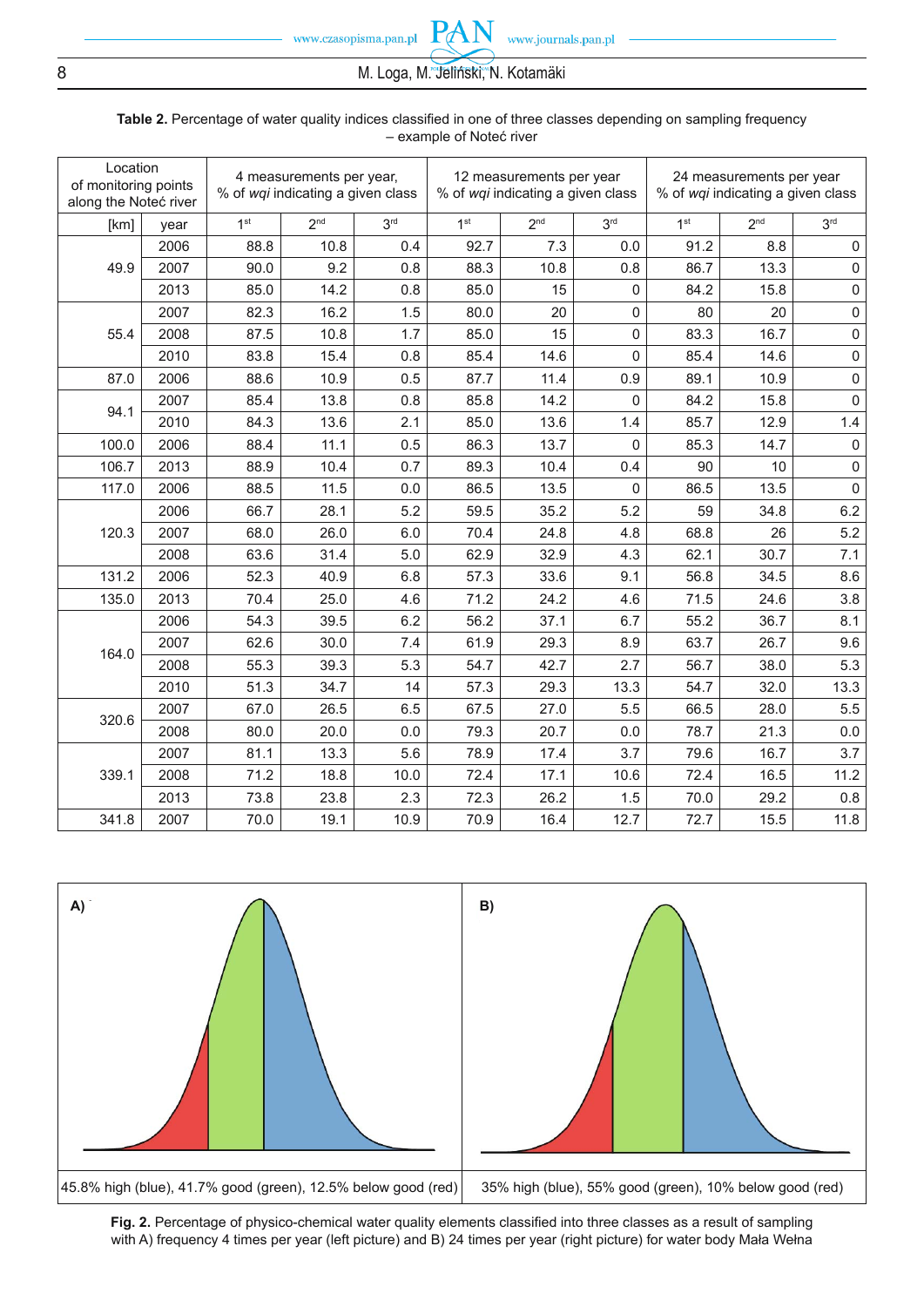# Dependence of water quality assessment on water sampling frequency – an example of Greater Poland rivers 9

**PAN** 

frequency (i.e. once per month) can lead to a false class assessment for more than 50% of *wqi*. Discrepancies in the assessed status class assessments for water bodies in this river can occur in almost 70% of cases.

A possible explanation of the observed differences between the results presented in Table 3 and Table 4 is that all water bodies in the Gwda river were assessed as being in *good ecological status* for all of those years and were characterized by a small variance in *wqi* measurement values, whereas water bodies in the Orla river, in the majority of cases were assessed as *below good* status, with accompanying relatively large variance in indicator values.

| Table 3. Percentage of incorrect physico-chemical indicator based classes resulting from sampling 4, 6, 12 times per year |  |
|---------------------------------------------------------------------------------------------------------------------------|--|
| with reference to classification based on 24 samples per year for river Gwda in years 2016 and 2014                       |  |

| River | Location along | Year | % of incorrect classification based on measurements<br>with frequencies 4, 6, 12 and 24 measurements per year |          |           |  |
|-------|----------------|------|---------------------------------------------------------------------------------------------------------------|----------|-----------|--|
|       | the River [km] |      | $4 - 24$                                                                                                      | $6 - 24$ | $12 - 24$ |  |
|       |                | 2006 | 9.1                                                                                                           | 9.1      | 9.1       |  |
|       |                | 2007 | 16.7                                                                                                          | 16.7     | 16.7      |  |
|       | 0.3            | 2008 | 6.7                                                                                                           | 13.3     | 13.3      |  |
|       |                | 2012 | 8.3                                                                                                           | 8.3      | 8.3       |  |
|       |                | 2013 | 0.0                                                                                                           | 0.0      | 0.0       |  |
|       |                | 2014 | 0.0                                                                                                           | 0.0      | 0.0       |  |
|       | 16.0           | 2006 | 5.6                                                                                                           | 5.6      | 5.6       |  |
|       | 34.0           | 2007 | 11.5                                                                                                          | 15.4     | 3.8       |  |
| Gwda  |                | 2010 | 7.7                                                                                                           | 15.4     | 7.7       |  |
|       | 37.9           | 2006 | 11.8                                                                                                          | 5.9      | 11.8      |  |
|       | 48.3           | 2006 | 41.2                                                                                                          | 35.3     | 17.6      |  |
|       |                | 2008 | 21.4                                                                                                          | 14.3     | 7.1       |  |
|       |                | 2012 | 0.0                                                                                                           | 14.3     | 7.1       |  |
|       |                | 2006 | 15.8                                                                                                          | 15.8     | 10.5      |  |
|       |                | 2007 | 19.0                                                                                                          | 14.3     | 9.5       |  |
|       | 78.0           | 2008 | 13.3                                                                                                          | 13.3     | 13.3      |  |
|       |                | 2012 | 16.7                                                                                                          | 0.0      | 0.0       |  |
|       | 112.0          | 2006 | 15.0                                                                                                          | 5.0      | $5.0$     |  |
|       |                | mean | 12.2                                                                                                          | 11.2     | 8.1       |  |

**Table 4.** Percentage of incorrect physico-chemical indicator based classes resulting from sampling 4, 6, 12 times per year with reference to classification based on 24 samples per year for river Orla in years 2006–2013

| River | Location along the | Year | % of incorrect classifications based on measurements with frequencies 4,<br>6, 12 and 24 measurements per year |          |           |  |  |
|-------|--------------------|------|----------------------------------------------------------------------------------------------------------------|----------|-----------|--|--|
|       | river [km]         |      | $4 - 24$                                                                                                       | $6 - 24$ | $12 - 24$ |  |  |
|       | 1.1                | 2007 | 30.0                                                                                                           | 10.0     | 10.0      |  |  |
|       |                    | 2010 | 35.7                                                                                                           | 35.7     | 28.6      |  |  |
|       |                    | 2007 | 35.7                                                                                                           | 50.0     | 35.7      |  |  |
|       | 22.1               | 2008 | 46.2                                                                                                           | 69.2     | 53.8      |  |  |
|       |                    | 2009 | 66.7                                                                                                           | 41.7     | 25.0      |  |  |
|       |                    | 2010 | 50.0                                                                                                           | 21.4     | 14.3      |  |  |
|       | 39.4               | 2006 | 26.1                                                                                                           | 21.7     | 26.1      |  |  |
|       |                    | 2007 | 44.4                                                                                                           | 38.9     | 27.8      |  |  |
| Orla  |                    | 2008 | 42.9                                                                                                           | 42.9     | 42.9      |  |  |
|       |                    | 2009 | 46.2                                                                                                           | 69.2     | 46.2      |  |  |
|       |                    | 2010 | 46.2                                                                                                           | 30.8     | 23.1      |  |  |
|       | 49.0               | 2013 | 50.0                                                                                                           | 16.7     | 41.7      |  |  |
|       |                    | 2006 | 41.7                                                                                                           | 29.2     | 20.8      |  |  |
|       |                    | 2007 | 42.9                                                                                                           | 35.7     | 35.7      |  |  |
|       | 52.6               | 2008 | 61.5                                                                                                           | 46.2     | 61.5      |  |  |
|       |                    | 2009 | 69.2                                                                                                           | 46.2     | 38.5      |  |  |
|       |                    | 2010 | 58.3                                                                                                           | 25.0     | 25.0      |  |  |
|       |                    | mean | 46.7                                                                                                           | 37.1     | 32.7      |  |  |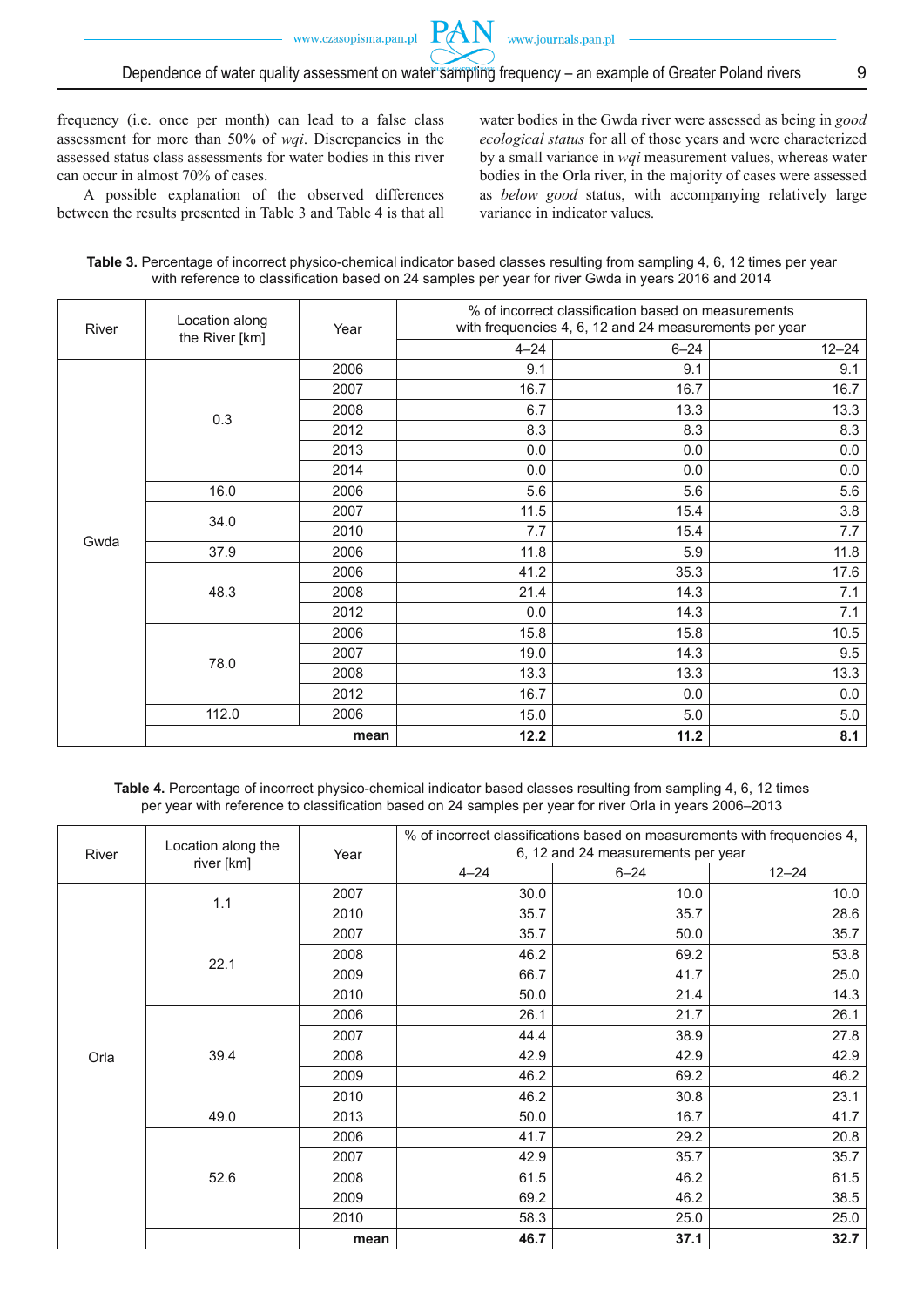## 10 M. Loga, M. Jeliński, N. Kotamäki

An example of differences between the Orla and the Gwda rivers in their water quality characteristics are median and interquartile ranges of ammonia nitrogen (N NH4) observed at monitoring stations on both rivers within the period 2006–2013. They are presented in Fig. 3 in the form of box plots.

It can be observed that in order to compare ranges of concentration of *wqi* in the two rivers, the vertical scale for the Orla river must be made ten times greater than for the Gwda river. The corresponding means and standard deviations for BOD5, ammonia nitrogen (N-NH4), phosphates (PO4), total phosphorus (Ptot) and total nitrogen (Ntot), showing consequently for the Orla higher values of means and variance than for the Gwda, are presented in Table 5 for two selected monitoring stations on both rivers. Also the results of F.test for variance in the two rivers show that the ratios of variances of corresponding indicators for the Gwda and the Orla are considerably lower than one. Additional test for equality of variances *wqi* in the two rivers has resulted in rejecting this hypothesis, which confirms that the difference in the random fluctuations in concentration of the of rivers' indicators is statistically significant.

The overall discrepancy in classifications based on mean values of water quality parameters resulting from sampling with frequency 4, 6, 12 and 24 for all analyzed water bodies in Greater Poland are presented in Table 6.

It can be concluded from the Tab.6 that in average, in about 22% of cases, classes of *wqi* assessed from the standard monitoring program (that from sampling with frequency 12 times per year) are not correct. In 33% of cases, an indicator class could be correctly assessed based on sampling frequency three times smaller than once per month and in only about 50% of cases, classifications based on the reference frequency of water sampling are better than the ones obtained with smaller sampling frequency.

## **Discussion**

When seeking new, more reliable water quality assessment rules for future water monitoring programs, it seems necessary to accept the fact that the dependence of water quality assessment on water sampling frequency is not simply monotonic nor it can be arbitrarily assumed. The analyses made in this work suggest that the type of monitoring program – surveillance, operational,



**Fig. 3.** Box plots for concentration of ammonia nitrogen in different water bodies of A) the Orla river B) the Gwda river during period 2006–2013

|                  |         | Orla 39 |       |       | Gwda 34 |       |       |       |
|------------------|---------|---------|-------|-------|---------|-------|-------|-------|
| i)               | 2006    | 2007    | 2008  | 2009  | 2007    | 2008  | 2009  | 2012  |
| BOD <sub>5</sub> | 1.917   | 3.747   | 4.578 | 2.600 | 2.483   | 2.08  | 1.96  | 2.192 |
| N-NH4            | 1.097   | 1.055   | 1.294 | 1.509 | 0.077   | 0.045 | 0.094 | 0.091 |
| PO <sub>4</sub>  | 2.084   | 1.144   | 1.714 | 1.230 | 0.160   | 0.202 | 0.182 | 0.161 |
| <b>Ptot</b>      | 0.781   | 0.594   | 0.748 | 0.552 | 0.119   | 0.113 | 0.113 | 0.106 |
| <b>Ntot</b>      | 11.456  | 14.346  | 9.660 | 9.953 | 1.953   | 1.806 | 1.328 | 1.965 |
|                  | Orla 39 |         |       |       | Gwda 34 |       |       |       |
| ii)              | 2006    | 2007    | 2008  | 2009  | 2007    | 2008  | 2009  | 2012  |
| BOD <sub>5</sub> | 0.878   | 3.317   | 3.390 | 1.956 | 1.411   | 0.789 | 0.884 | 1.013 |
| N-NH4            | 2.189   | 1.262   | 1.272 | 2.278 | 0.672   | 0.032 | 0.098 | 0.077 |
| PO <sub>4</sub>  | 0.874   | 0.768   | 1.219 | 0.651 | 0.081   | 0.112 | 0.078 | 0.055 |
| <b>Ptot</b>      | 0.331   | 0.406   | 0.493 | 0.269 | 0.034   | 0.034 | 0.033 | 0.023 |
| <b>Ntot</b>      | 8.311   | 11.074  | 6.384 | 7.067 | 1.004   | 1.155 | 0.353 | 0.940 |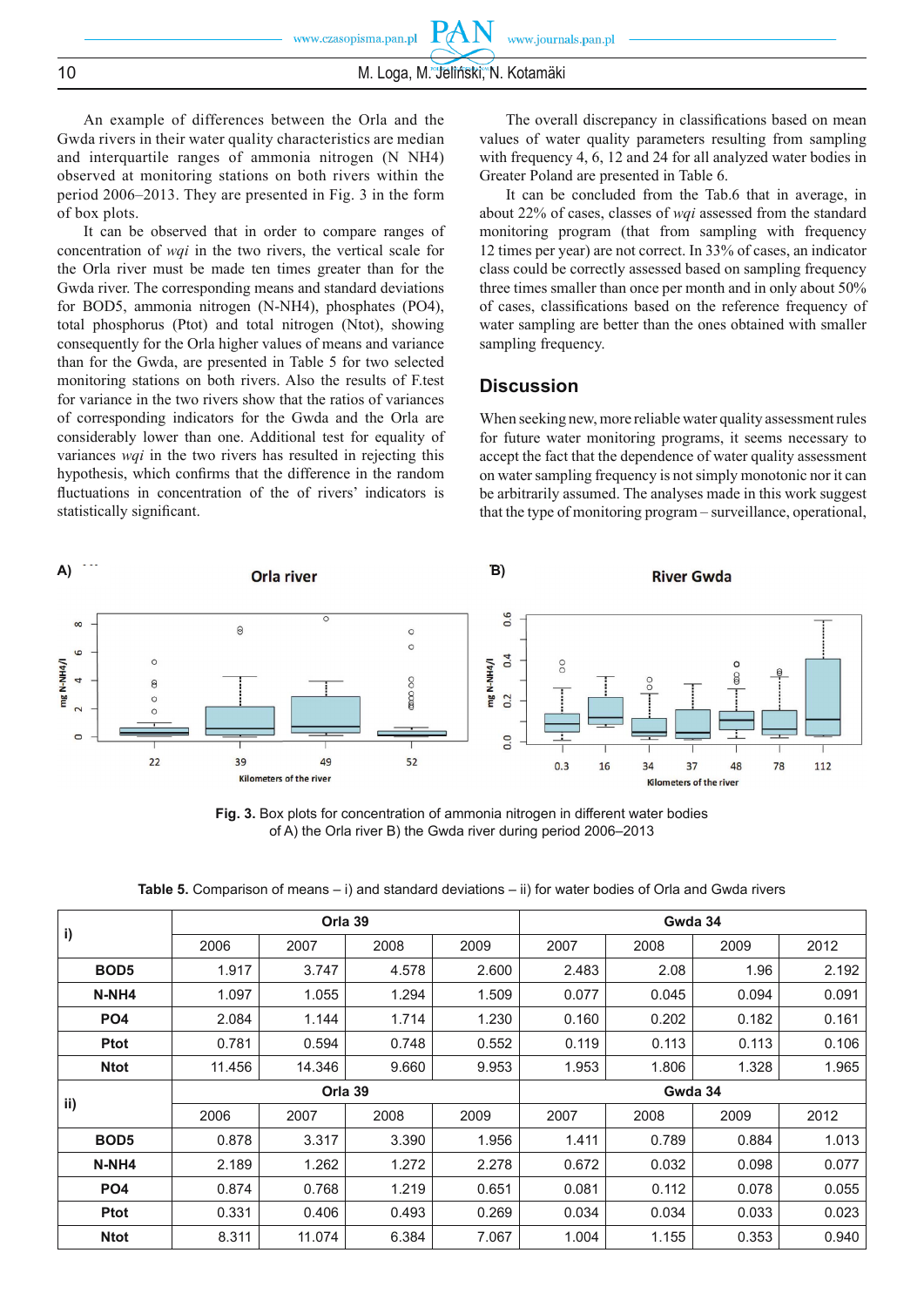Table 6. Summary table – a comparison of w.b. classification results obtained for water sampling frequencies 4, 6, 12 and 24 samples per year

**PAN** 

|                                                                                                                                                                      | 4-24 measurements<br>per year | 6-24 measurements<br>per year | 12-24 measurements<br>per year |
|----------------------------------------------------------------------------------------------------------------------------------------------------------------------|-------------------------------|-------------------------------|--------------------------------|
| The average percentage of the amount of<br>indicators for which the sampling frequency<br>less than 24 per year resulted in different<br>class than the "true class" | 33.5%                         | 28.2%                         | $22.1\%$                       |
| The percentage of cases when class<br>assessment based on 4,6 and 12 samples<br>per year respectively was better than for the<br>other two frequencies.              | 3.4%                          | 14.6%                         | 50.7%                          |

investigative or for protected areas, cannot predetermine the choice of water sampling frequency as it is practiced in Poland now. The example of two Greater Poland rivers – the Gwda and the Orla, indicate that status classifications made on the basis of measurements with different water sampling frequency (Tables 3 and 4), lead to completely opposite conclusions as to whether the present water sampling frequency should be kept unchanged, reduced or increased. It seems therefore important to formulate principles for designing sampling frequencies which are adequate to keep the uncertainty of the status class assessment acceptably low. This is indeed a fundamental issue for urgent research. It is also evident from the analysis that the standard deviations of water quality indicators which are classified "*below good*" are greater than for elements which result in classifications of "good" and "high" status. Similar dependence has been documented by Wierzchołowska (2012). For this reason, when comparing the variances of the indicators in the rivers Orla and Gwda, it was evident that standard deviation values for the Orla river were much higher than for the Gwda river.

The *wqi* variance is an essential parameter on which a choice of water sampling frequency should be based. To obtain further insight into the magnitudes and differences in the variances, the data from the former WFD assessment cycles should be utilized more effectively. This idea is confirmed indirectly in the review paper of Strobl and Robillard (2008), who state conclusively that "the design of a monitoring network needs to be periodically re-assessed and accordingly modified to account for changing environmental conditions". This is needed because of the natural evolution of aquatic systems and due to growing pressures from human activities in the catchment. In particular, when facing the effects of climate warming including its influence on droughts and flood frequencies, monitoring programs should be systematically revised especially in terms of the frequency of water sampling.

The differences in the assessed water body classes determined from the response to different sampling frequencies, and exemplified by the two extreme cases of the rivers Orla and Gwda, are also in agreement with the observations reported by Skeffington et al. (2015) who analyzed 95% confidence intervals for weekly and monthly sampling. As for the polluted water of the Orla river, the mean values in many samples were close to the class boundary and in such a case, consistent assignment to a single class under repetitive sampling was unlikely; classification from several indicators characterizing water bodies in this river was distributed across

two or three classes. For the clean Gwda river, results of status classifications were practically invariant with the frequency of sampling.

The uncertainty originating from the complexity of spatial and temporal processes in the aquatic environment as well as the confusions and errors accompanying the classification protocols should be taken into account when assessing water body status. To study the influence of various factors on the classification uncertainty, additional information such as flow rates, vegetation phases, changes in land use, and air temperature should be collected and stored in the water monitoring data bases. Also identifiers for the measurement team (different team members can be characterized by different variabilities in measurement outcomes) responsible for taking measurements and sampling should be stored together with the measurements.

When formulating guidelines for choosing a water sampling frequency as a basis for water quality assessment, it is important also to determine the relationship between different ranges of *wqi* variance and particular types of pressures acting on the river waters, characteristic flow rates in a river and other hydrogeomorphological parameters. It seems that for catchments with prevailing land use in form of extensively used meadows and pastures and for forests, the sampling frequency could be lower than for agricultural watersheds or urban catchments (Shupe 2017). Particularly under storm water conditions (Paule-Mercado et al. 2017), a sampling frequency should be adopted accordingly.

The uncertainty related to a water body status assessment should always be compared to some reference (or acceptable) level of uncertainty, preferably the very same as the one decided on and used by water managers in their risk analysis protocol. In general, the uncertainty related to water body status assessment is a risk factor that should be taken into account in water management, especially when making a tradeoff between the costs of a too intensive water monitoring program, on the one hand, and the cost of investment in the (possibly) unnecessary corrective or remedial measures arising from water sampling of a given frequency, on the other hand. Essentially, the necessary frequency of water sampling for a given water body can be derived from a relationship between water sampling frequency and the uncertainty embedded in the water body status assessment. In case studies reported in this article such a relationship has been assessed from the monitoring data. Although important, the frequency of water sampling is only one parameter in the design of water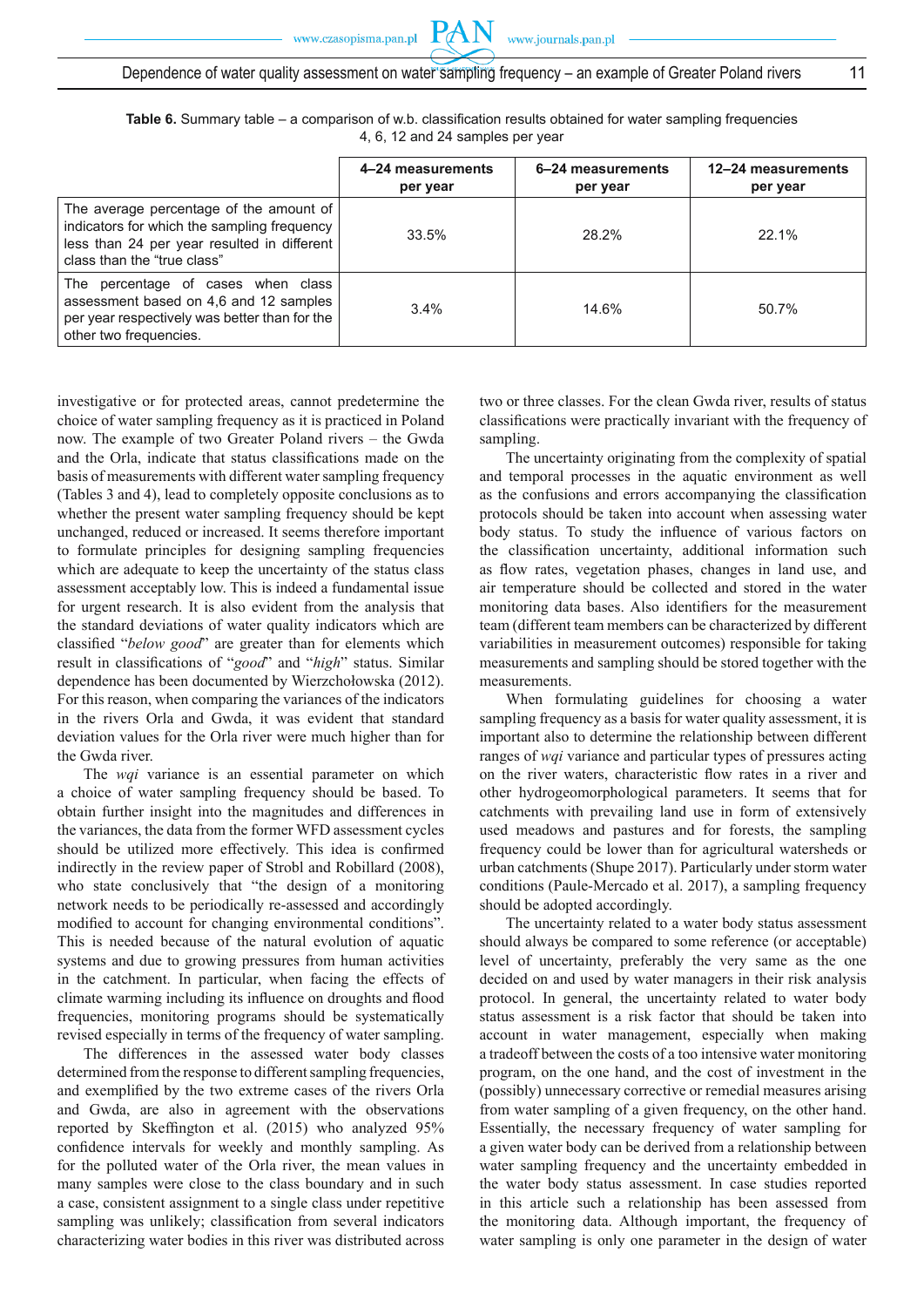**PAN** 

monitoring schemes. Other monitoring parameters and aspects like timing, location of representative points within a water body, lists of quality indicators to be measured, instrumental as well as analytical methods used, statistical procedures applied to data interpretation, all seem to be no less important and require more systematic and integrated evaluation.

Despite the lack of sufficient biological data and measurements of specific pollutants, and analyzing only physico-chemical indicators, the issue of water body status classification in rivers, discussed in this study, has revealed concepts more widely applicable in the future developments of river water monitoring programs.

# **Conclusions**

In conclusion, the greater the variance of the indicator and the smaller the sampling frequency, the more likely the assessed water body status will differ from the reference status assessed. Hence, for the rivers with large variances in measurement data, a greater frequency of measurement should be considered. Although this conclusion seems generally true and unsurprising, this analysis and experimental (monitoring) investigation has revealed its complexity with respect to the assessment of water body status. Indeed, the study has paved the way for new research on river water monitoring as a basis for water resources protection and, in general, for water management.

The effect of water quality indicator variance on the assessed status class can be applied to other quality indicators as well, not only to the limited number of physic-chemical indicators as presented in this paper. In particular, when designing future monitoring schemes, it is important to consider the value of more frequent measurements of specific pollutants and the corresponding link between their variability and the water sampling frequency.

In a simple case, when there are no other objectives for monitoring programs other than status assessment, the frequency of sampling can be reduced in two cases. In the first case, if the water body status reported to date is "*high*" and there are no pressures in the catchment so that the water quality monitoring system is implemented mainly as a regulatory or precautionary measure, and the sampling frequency can be safely reduced. In the second case, if the water body status is *"below good"* and there is little chance of water quality improvement, it seems better to refrain from frequent measurements and invest in remedial actions. An exception to this reasoning is for the safety of water resources used for drinking water supply. The ultimate goal is to choose an appropriate frequency of water sampling from the spectrum of options ranging between these two extremes, and to justify the costs of water sampling corresponding to the chosen frequency.

This study is setting a base for extending the investigations and analysis to the regional scale, and to include relationships between pressures within a river catchment, land use and the magnitude of variance of the *wqi* in the river systems. It can be envisaged that the *change in the present paradigm of river water monitoring* may be made feasible by explicitly considering the involvement of water managers and other stake-holders in water management planning and by tailoring new monitoring programs to appropriate environmental goals and economic constraints.

As there cannot be universal guidelines for determining the optimal frequency of water sampling, the task has to be approached locally and catchment-wise. By analyzing hard monitoring data and revealing relationships which are not necessarily obvious, this paper can be considered as a starting point for proposing guidelines for shaping new water monitoring programs, at least in Poland. The guidelines should respect the environmental criteria for water resources protection by making use of analyses made and ideas developed in this study. In particular the guidelines should take into account the links between the variance in water quality indicators and the catchment's processes and pressures. They should also include the relationship between the uncertainty in the assessment of water body status and the frequency of water sampling from which it is determined. Reference must also be made to water protection practices and practitioners in order to keep the monitoring budget on a cost-effective level.

#### **References**

- Amruta, M.K. & Satish, M.T. (2013). Solar powered water quality monitoring system using wireless sensor network, In: Automation, Computing, Communication, Control and Compressed Sensing (iMac4s), 2013 International Multi-Conference on IEEE (pp. 281–285).
- Behmel, S., Damour, M., Ludwig, R. & Rodriguez, M. J. (2016). Water quality monitoring strategies – A review and future perspectives. *Science of the Total Environment,* Tom 571, pp. 1312–1329.
- Elliott, M., Andersen, J.H., Cardoso, A.C., Carstensen, J., Ferreira, J.G., Heiskanen, A.-S., Marques, J.C., Neto, J.M., Teixeira, H., Uusitalo, L., Uyarra, M.C. & Zampoukas, N. (2013). Good Environmental Status of marine ecosystems: What is it and how do we know when we have attained it?, *Marine Pollution Bulletine*, pp. 16–27.
- Canadian Council of Ministers of the Environment (2015). *Guidance manual for optimising water quality monitoring program design,*  brak miejsca: Canadian Council of Ministers of the Environment.
- Carstensen, J. & Lindegarth, M. (2016). Confidence in ecological indicators: A framework for quantifying uncertainty components from monitoring data, *Ecological Indicators*, Issue 67.
- CIS (2003). *Guidance document No 7. Monitoring under Water Framework Directive,* Luxembourg: Office for Official Publications of the European Communities.
- Clarke, R. (2012). Estimating confidence of European WFD ecological status class and WISER Bioassessment Uncertainty Guidance Software (WISERBUGS), *Hydrobiologia*, Issue 704.
- D'Agostino, R.B. (1986). Tests for the Normal Distribution, In: R.B. D'Agostino & M. A. Stephens, redaktorzy Goodness-of- -Fit Techniques*,* New York: Marcel Dekker.
- Dz.U. 2016, poz. 1911 (2016). *Rozporządzenie Rady Ministrów w sprawie Planu gospodarowania wodami na obszarze dorzecza Wisły.*
- Dz.U. 2009, nr 122, poz. 1018 (2009). *Rozporządzenie Ministra Środowiska w sprawie klasyfi kacji stanu ekologicznego, potencjału ekologicznego i stanu chemicznego jednolitych części wód powierzchniowych*.
- Dz.U. 2014, poz. 1482 (2014). *Rozporządzenie Ministra Środowiska z dnia 22 października 2014 r. w sprawie sposobu klasyfi kacji stanu jednolitych części wód powierzchniowych oraz środowiskowych norn jakości dla substancji priorytetowych.*
- Dz.U. 2016, poz. 1967 (2016). *Rozporządzenie Rady Ministrów w sprawie Planu gospodarowania wodami na obszarze dorzecza Odry.*
- Dz.U. 2016, poz. 1911, poz. 1967 (2016). *Rozporządzenie Rady Ministrów w sprawie Planu gospodarowania wodami na obszarze*